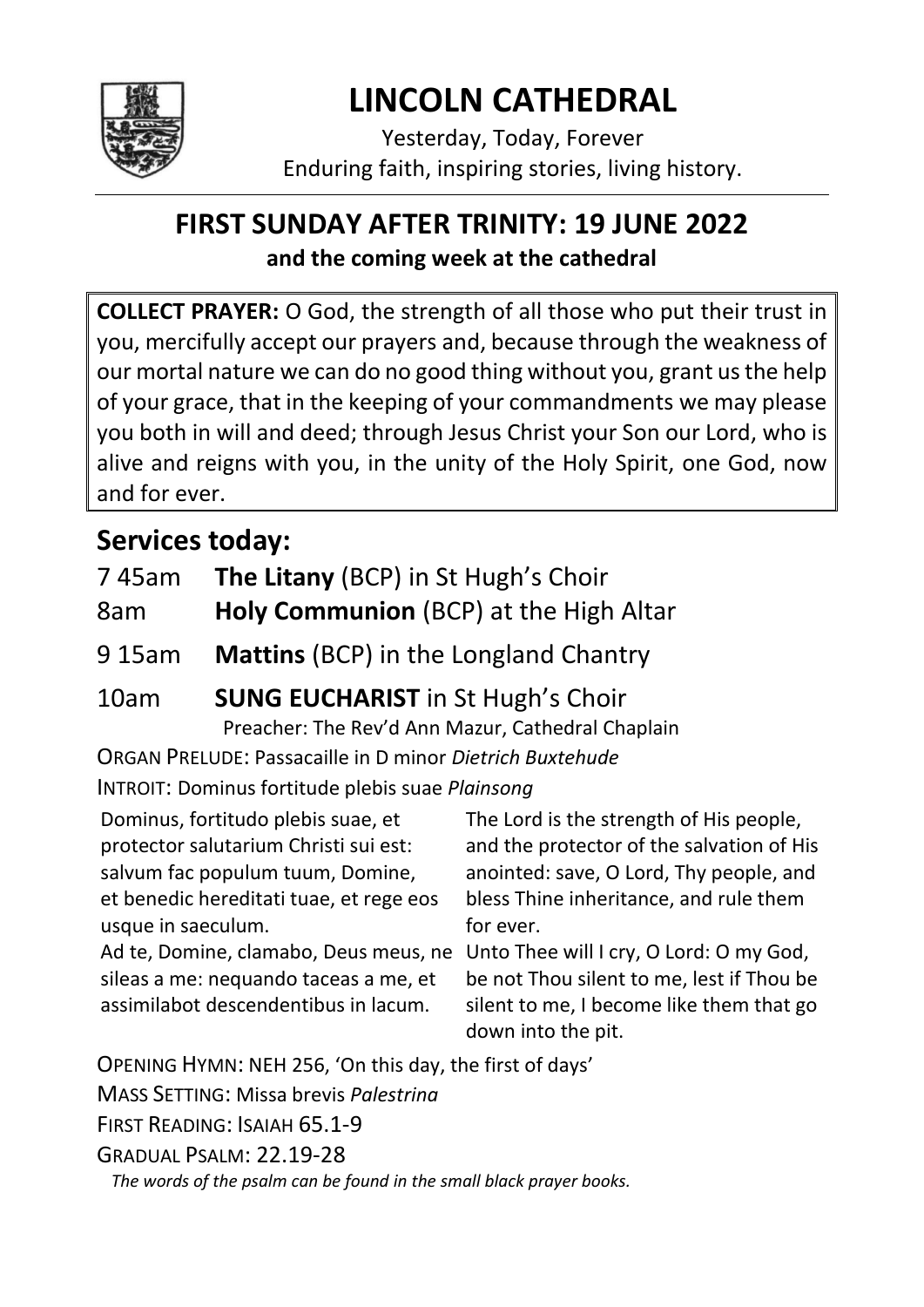SECOND READING: GALATIANS 3.23-end



POST-COMMUNION HYMN: NEH 277, 'Bread of the world in mercy broken' ORGAN POSTLUDE: Praeludium in E minor *Nicolaus Bruhns*

12 30pm **Holy Communion** (BCP) at the Shrine of St Hugh

### 3 45pm **CHORAL EVENSONG** in St Hugh's Choir

Preacher: The Rev'd Maggie Guillebaud

RESPONSES: *Radcliffe*

OFFICE HYMN: OH 2, ''

PSALM: 57

CANTICLES: *Wood* in D

ANTHEM: Behold, O God, our defender *Howells*

HYMN: NEH 257, 'This is the day the Lord has made'

OFFERTORY HYMN: NEH 252, 'The day thou gavest, Lord, is ended'

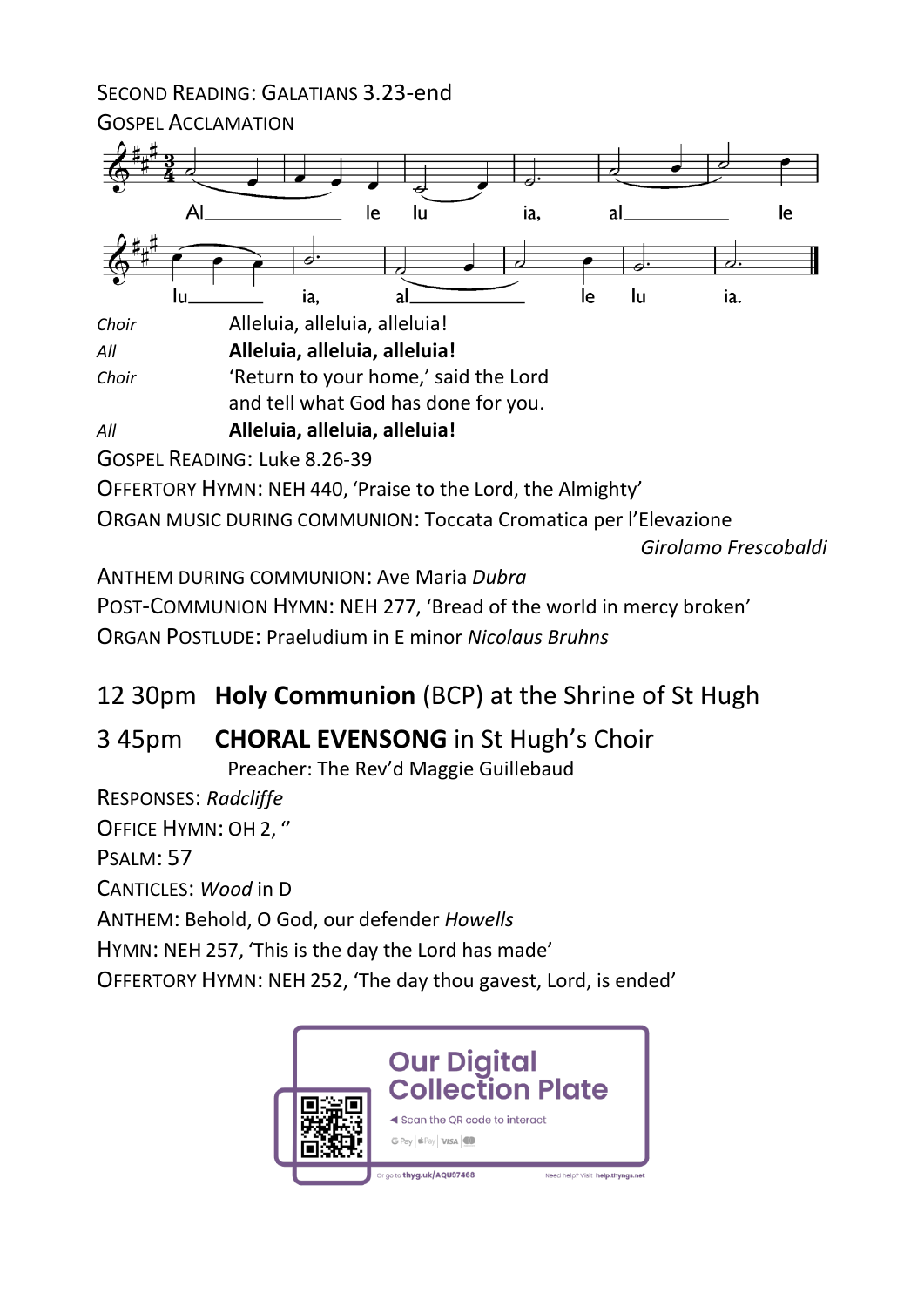## **NOTICES**

### **Communion in two kinds**

Following a recent change in the guidance and local discussion, the chalice is now offered at communion services. At the main Sunday morning Eucharist we will continue to administer communion from standing stations as we have been doing – and the chalice will be available for those who wish to have communion in both kinds. At other communion services the chalice will be administered following the distribution of the host.

Everyone is reminded that intinction (dipping the host into the wine) creates a problem for those who are gluten intolerant, as well as being less hygienic, and is therefore to be avoided – your co-operation in this would be appreciated!

**Just Voting? On political participation and civic life** by Maurice Glasman on 12th July, 6.30 p.m. (following Choral Evensong at 5.30 p.m.)

This will be looking at the restoration of agency in Catholic Social Teaching, exploring such themes as political participation, civic life, relational power.Baron Glasman is an English political theorist, academic, social commentator, and Labour life peer in the House of Lords. He is Professor of Politics at St Mary's University.

Tickets are available in advance, from the above link, or please contribute £5.00 in cash towards expenses on the day.

The lecture series exploring Catholic Social Teaching and Anglican Social Theory is a part of Lincoln Cathedral Common Good Project.

The lecture series is organised by Lincoln Cathedral, in partnership with Together for the Common Good (T4CG), Caritas in the Diocese of Nottingham, Bishop Grosseteste University, and Lincoln Theology Network. For an overview of the series, please see [https://togetherforthecommongood.co.u](https://togetherforthecommongood.co.uk/news/lincoln-lecture-series) [k/news/lincoln-lecture-series](https://togetherforthecommongood.co.uk/news/lincoln-lecture-series) The work of T4CG for this series is supported by CCLA, one of the UK's largest ethical fund managers.

| <b>Grand Summer Organ Festival 2022</b>     |  |  |  |  |
|---------------------------------------------|--|--|--|--|
| Saturdays at 7pm                            |  |  |  |  |
| Saturday August 13th                        |  |  |  |  |
| Jonathan Hope, Assistant Director of Music, |  |  |  |  |
| <b>Gloucester Cathedral</b>                 |  |  |  |  |
| Silent movie improvisation - 'The Phantom   |  |  |  |  |
| of the Opera'                               |  |  |  |  |
| Saturday August 20 <sup>th</sup>            |  |  |  |  |
| Stephen Farr London                         |  |  |  |  |
| Programme to include a new work by          |  |  |  |  |
| <b>Francis Grier</b>                        |  |  |  |  |
| Saturday September 3rd                      |  |  |  |  |
| Colin Walsh, Organist Emeritus, Lincoln     |  |  |  |  |
| Cathedral                                   |  |  |  |  |
| Saturday September 10th                     |  |  |  |  |
| Darius Battiwalla, Leeds Town Hall          |  |  |  |  |
| Saturday September 17th                     |  |  |  |  |
| Alana Brook, Assistant Organist, Lincoln    |  |  |  |  |
| Cathedral                                   |  |  |  |  |
| Saturday September 24th                     |  |  |  |  |
| Jeffrey Makinson, Organist, Lincoln         |  |  |  |  |
| Cathedral                                   |  |  |  |  |
| Saturday 7 <sup>th</sup> January 2023       |  |  |  |  |
| La Nativité du Seigneur by Olivier Messiaen |  |  |  |  |
| Jeffrey Makinson, Organist, Lincoln         |  |  |  |  |
| Cathedra                                    |  |  |  |  |

#### *Acknowledgements*

Common Worship: Services and Prayers for the Church of England, *material from which is included in this leaflet, is copyright © The Archbishops' Council 2000. Text from* The Book of Common Prayer*, the rights in which are vested in the Crown, is reproduced by permission of the Crown's Patentee, Cambridge University Press. Reproduction of the hymns falls within the provisions of either CCL 901658 or Calamus 1455*